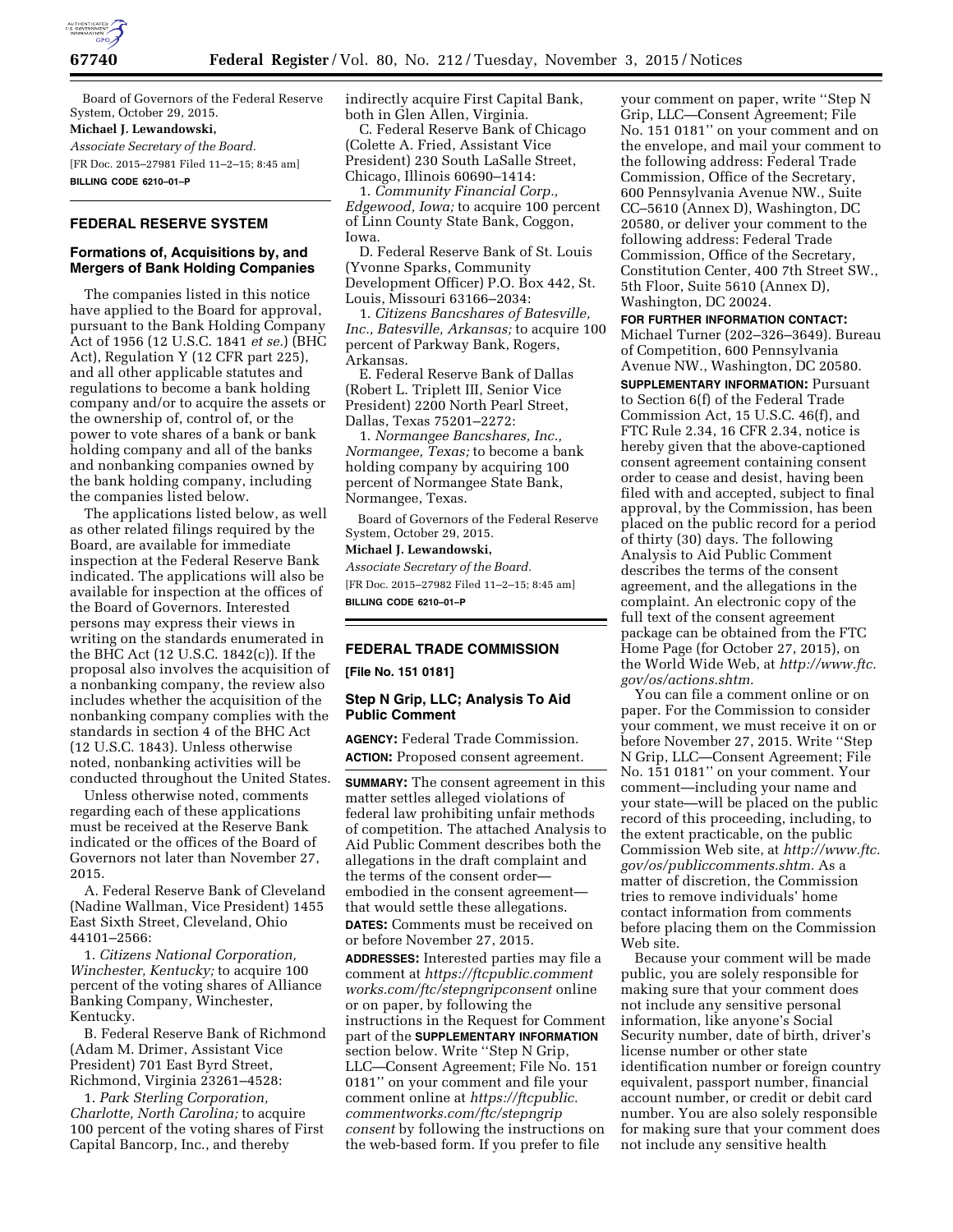information, like medical records or other individually identifiable health information. In addition, do not include any ''[t]rade secret or any commercial or financial information which . . . is privileged or confidential,'' as discussed in Section 6(f) of the FTC Act, 15 U.S.C. 46(f), and FTC Rule 4.10(a)(2), 16 CFR 4.10(a)(2). In particular, do not include competitively sensitive information such as costs, sales statistics, inventories, formulas, patterns, devices, manufacturing processes, or customer names.

If you want the Commission to give your comment confidential treatment, you must file it in paper form, with a request for confidential treatment, and you have to follow the procedure explained in FTC Rule 4.9(c), 16 CFR 4.9(c).1 Your comment will be kept confidential only if the FTC General Counsel, in his or her sole discretion, grants your request in accordance with the law and the public interest.

Postal mail addressed to the Commission is subject to delay due to heightened security screening. As a result, we encourage you to submit your comments online. To make sure that the Commission considers your online comment, you must file it at *[https://](https://ftcpublic.commentworks.com/ftc/stepngripconsent) [ftcpublic.commentworks.com/ftc/](https://ftcpublic.commentworks.com/ftc/stepngripconsent) [stepngripconsent](https://ftcpublic.commentworks.com/ftc/stepngripconsent)* by following the instructions on the web-based form. If this Notice appears at *[http://www.](http://www.regulations.gov/#!home) [regulations.gov/#!home,](http://www.regulations.gov/#!home)* you also may file a comment through that Web site.

If you file your comment on paper, write ''Step N Grip, LLC—Consent Agreement; File No. 151 0181'' on your comment and on the envelope, and mail your comment to the following address: Federal Trade Commission, Office of the Secretary, 600 Pennsylvania Avenue NW., Suite CC–5610 (Annex D), Washington, DC 20580, or deliver your comment to the following address: Federal Trade Commission, Office of the Secretary, Constitution Center, 400 7th Street SW., 5th Floor, Suite 5610 (Annex D), Washington, DC 20024. If possible, submit your paper comment to the Commission by courier or overnight service.

Visit the Commission Web site at *<http://www.ftc.gov>*to read this Notice and the news release describing it. The FTC Act and other laws that the Commission administers permit the collection of public comments to consider and use in this proceeding as appropriate. The Commission will

consider all timely and responsive public comments that it receives on or before November 27, 2015. You can find more information, including routine uses permitted by the Privacy Act, in the Commission's privacy policy, at *[http://www.ftc.gov/ftc/privacy.htm.](http://www.ftc.gov/ftc/privacy.htm)* 

### **Analysis of Agreement Containing Consent Order to Aid Public Comment**

The Federal Trade Commission (''Commission'') has accepted, subject to final approval, an agreement containing consent order (''Consent Agreement'') from Step N Grip, LLC (''Step N Grip''). The Commission's Complaint alleges that Step N Grip violated Section 5 of the Federal Trade Commission Act, as amended, 15 U.S.C. 45, by inviting a competitor in the sale of certain rug devices to set and raise prices.

Under the terms of the proposed Consent Agreement, Step N Grip is required to cease and desist from communicating with its competitors about prices. It is also barred from entering into, participating in, inviting, or soliciting an agreement with any competitor to divide markets, to allocate customers, or to fix prices.

The Consent Agreement has been placed on the public record for 30 days for receipt of comments from interested members of the public. Comments received during this period will become part of the public record. After 30 days, the Commission will review the Consent Agreement again and the comments received, and will decide whether it should withdraw from the Consent Agreement or make final the accompanying Decision and Order (''Proposed Order'').

The purpose of this Analysis to Aid Public Comment is to invite and facilitate public comment. It is not intended to constitute an official interpretation of the proposed Consent Agreement and the accompanying Proposed Order or in any way to modify their terms.

#### **I. The Complaints**

The allegations of the Complaint are summarized below:

Step N Grip markets and sells a device called NeverCurl that is intended to keep the corners of a rug from curling. Step N Grip sells NeverCurl primarily through Amazon.com; Step N Grip also sells NeverCurl through its own Web site.

Step N Grip's closest competitor in the sale of such rug devices is Competitor A, a company that also sells its product on Amazon.com. For several months prior to June 1, 2015, Step N Grip generally priced NeverCurl at

\$13.95 per package, while Competitor A priced its product at \$16.99 per package.

On June 1, 2015, Competitor A lowered its price on Amazon.com to \$13.49 in an effort to compete more aggressively with Step N Grip. In response, Step N Grip lowered its price on Amazon.com to \$12.95.

On June 7, 2015, Competitor A lowered its price on Amazon.com to \$11.95 in response to Step N Grip. That same day, Step N Grip lowered its price to \$11.95 on Amazon.com and sent an email message to Competitor A. The communication, in its entirety, read: ''We both sell at \$12.95? Or, \$11.95?''

Competitor A reported the communication to the FTC.

### **II. Analysis**

Step N Grip's June 7 message to Competitor A is plainly an attempt to arrange an agreement between the two companies setting and increasing the price of their competing products. It is an invitation to collude. The Commission has long held that invitations to collude violate Section 5 of the FTC Act, and this is unaltered by the Commission's recent Statement on Section 5.

In a recent statement, the Commission explained that unfair methods of competition under Section 5 ''must cause, or be likely to cause, harm to competition or the competitive process, taking into account any associated cognizable efficiencies and business justifications."<sup>2</sup> Potential violations are evaluated under a ''framework similar to the rule of reason.'' 3 Competitive effects analysis under the rule of reason depends upon the nature of the conduct that is under review.4

An invitation to collude is ''potentially harmful and . . . serves no legitimate business purpose.''5 For this

4*See, e.g., California Dental Ass'n* v. *FTC,* 526 U.S. 756, 781 (1999) (''What is required . . . is an inquiry meet for the case, looking to the circumstances, details, and logic of a restraint.'').

5 *In re Valassis Commc'ns., Inc.,* 141 F.T.C. 247, 283 (2006) (Analysis of Agreement Containing Consent Order to Aid Public Comment); *see also*  Address by FTC Chairwoman Edith Ramirez, Section 5 Enforcement Principles, George Washington University Law School at 5 (Aug. 13, Continued

<sup>1</sup> In particular, the written request for confidential treatment that accompanies the comment must include the factual and legal basis for the request, and must identify the specific portions of the comment to be withheld from the public record. *See*  FTC Rule 4.9(c), 16 CFR 4.9(c).

<sup>2</sup>Fed. Trade Comm'n, Statement of Enforcement Principles Regarding ''Unfair Methods of Competition'' Under Section 5 of the FTC Act (Aug. 13, 2015) (Section 5 Unfair Methods of Competition Policy Statement), *available at [https://www.ftc.gov/](https://www.ftc.gov/system/files/documents/public_statements/735201/150813section5enforcement.pdf)  [system/files/documents/public](https://www.ftc.gov/system/files/documents/public_statements/735201/150813section5enforcement.pdf)*\_*statements/735201/ [150813section5enforcement.pdf.](https://www.ftc.gov/system/files/documents/public_statements/735201/150813section5enforcement.pdf)* Commissioner Ohlhausen dissented from the issuance of the Section 5 Unfair Methods of Competition Policy Statement. *See [https://www.ftc.gov/public](https://www.ftc.gov/public- statements/2015/08/dissenting-statement-commissioner-ohlhausen-ftc-act-section-5-policy)[statements/2015/08/dissenting-statement-](https://www.ftc.gov/public- statements/2015/08/dissenting-statement-commissioner-ohlhausen-ftc-act-section-5-policy)*

*[commissioner-ohlhausen-ftc-act-section-5-policy.](https://www.ftc.gov/public- statements/2015/08/dissenting-statement-commissioner-ohlhausen-ftc-act-section-5-policy)*  3Section 5 Unfair Methods of Competition Policy Statement.